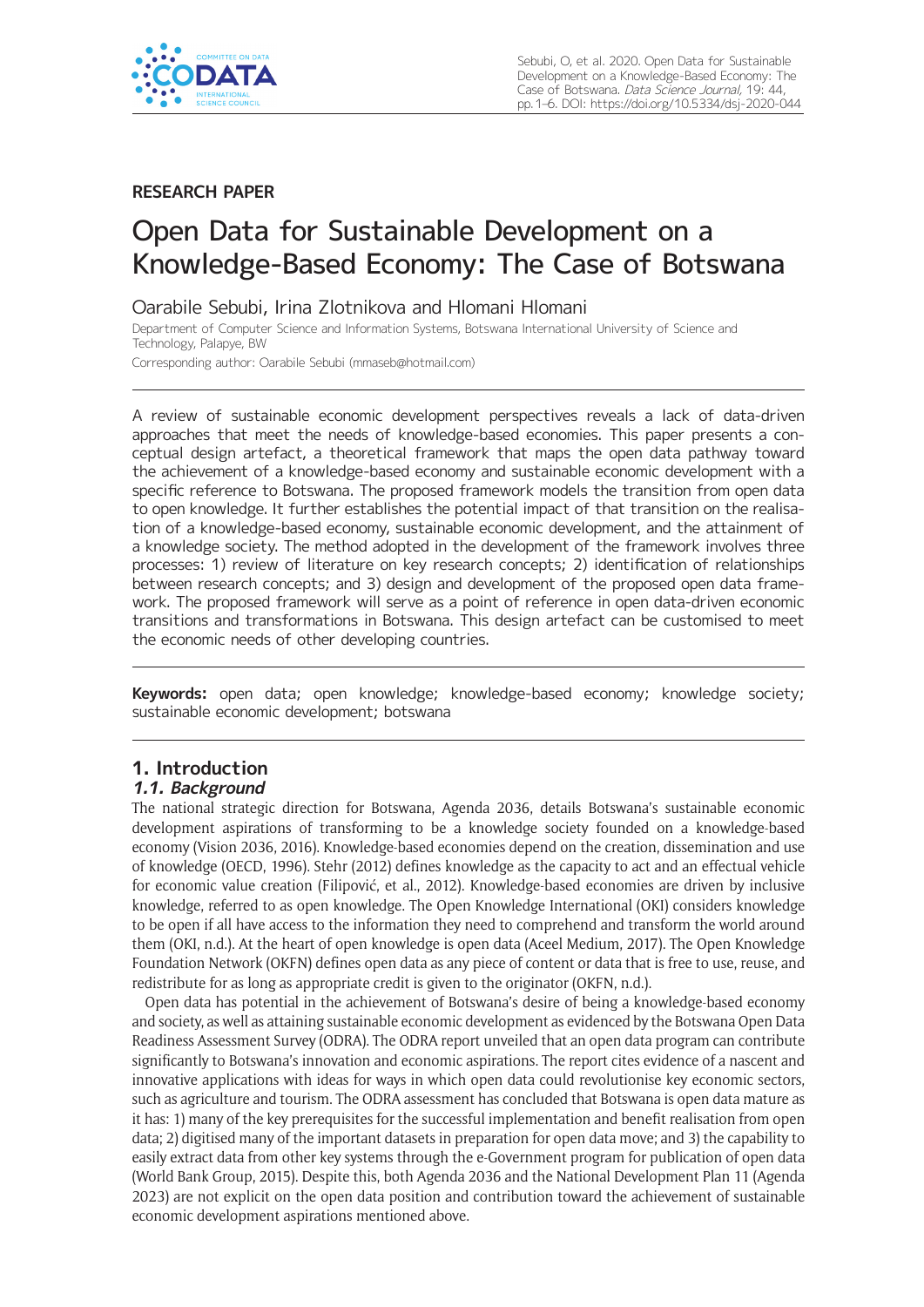From this introductory review, five concepts that are core to the design of the proposed framework were identified to serve as the focus of this research, being: open data, open knowledge, knowledge-based economy, knowledge society, and sustainable economic development.

# **1.2. The Need for an Open Data Driven Framework for Sustainable Economic Development on a Knowledge-based Economy**

Open data can be leveraged to the attainment of a knowledge-based economy and sustainable economic development. Economic development is the process whereby the real per capita income of a country increases over a long period of time subject to a reduction in the absolute poverty line and fair income distribution (Edward, 1987). Sustainable economic development pertains to the maintenance of economic growth and dynamically efficient development patterns and the maintenance of a balance between optimal patterns of production, consumption, and trade change with standards of living (Ravago, et al., 2015). Currently, there is a lack of data-centric approaches to this effect. Some of the approaches that link sustainability to the environment advance the use of policies, regulations and incentives to induce environmentally rationale economic behaviour. Other approaches view sustainable economic development as the maximisation of goals across the biological and resource systems; the economic systems; and the social systems through an adaptive process of trade-offs (Edward, 1987). Therefore, on the basis of the potential of data in the attainment of sustainable economic development, there is a need for data-centric approaches to its realisation. Therefore, this research proposes a theoretical framework that maps the open data pathway toward the achievement of a knowledge-based economy and sustainable economic development.

# **2. Method**

The framework was developed in 3 steps: 1) review of literature on key research concepts; 2) identification of relationships between these concepts; and 3) design and development of the open data framework.

# **2.1. Review of Literature on Research Concepts**

A systematic literature review was conducted to determine the relationships between the key concepts of this research introduced in section 1.1. This approach is based on Kitchenham (2004) guidelines which entail the statement of research questions, search strategy, and research selection criteria. The generic research question was formulated as follows:

How can open data be leveraged for open knowledge toward the attainment of a knowledge-based economy and sustainable economic development?

This generic question was further divided into more specific sub-questions:

- 1. How does open data contribute to open knowledge?
- 2. How does open data contribute to a knowledge-based economy?
- 3. How does open data contribute to a knowledge society?
- 4. What is the relationship between a knowledge-based economy and a knowledge society?
- 5. How does a knowledge-based economy impact on the sustainability of economic development?

The key concepts in this research constituted search terms which were applied to a variety of resources: electronic databases; journals; grey literature (technical reports and work in progress reports); conference proceedings, and the Internet. The search strings were constructed using the 'AND' Boolean operator to extract articles that combine terms on the basis of the research questions:

- • 'open data' and 'open knowledge';
- • 'open data' and 'knowledge-based economy' and 'knowledge society';
- • 'Knowledge-based economy' and 'knowledge society' and 'sustainable economic development'.

The inclusion and exclusion criteria were applied to scan the articles for relevance. Relevant articles satisfied any one of the following inclusion criteria: 1) an article that describes the relationship or linkage of the search terms; and 2) an article that describes one of the search terms in combination with any of the four concepts in this research. Irrelevant articles satisfied the exclusion criteria of containing the search terms in the search string but not necessarily focused on the description of the relationship, or linkage to each other.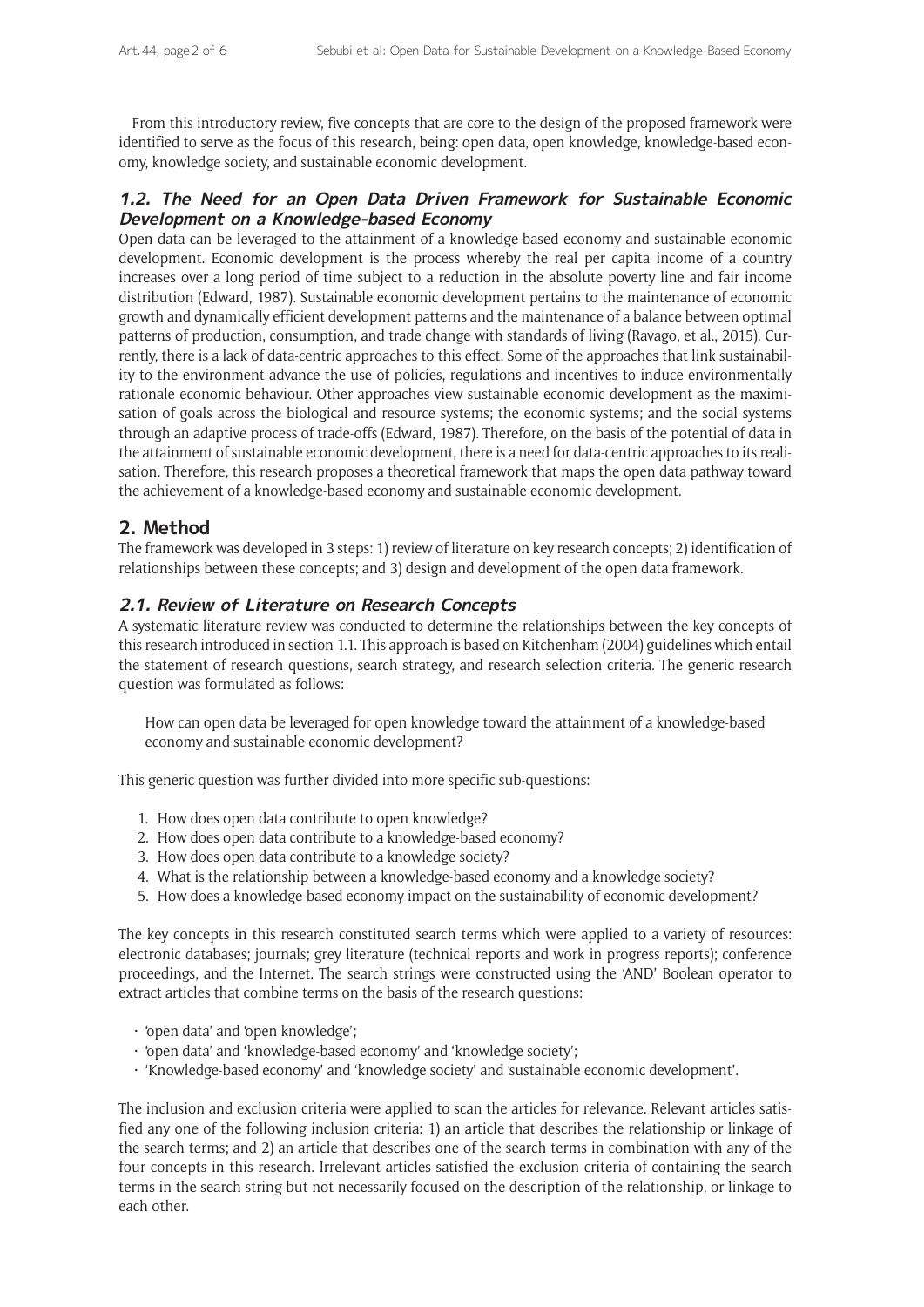#### **2.2. Identification of Relationships between Key Concepts**

This section presents a summary of research concepts' relationships. Open data is not by default open knowledge (Wang, 2017). In most cases, it is not in a format that developers can use to create applications (Asia Foundation, 2015). To qualify as open knowledge, open data has to be semantically structured and linked to support data integration, interoperability and reuse (Wang, 2017). It has to undergo transformation in which the datasets are cleansed and then converted to machine-readable formats which enable software developers to easily integrate into applications (Clarke & Harley, 2014).

Previous research works have discovered that open data is a shift towards knowledge-based economies (OECD, 2015); (Talaat, 2016). Juyeon et al., (2016) argues that in a knowledge-based economy, knowledge serves as the main driver of economic and innovation growth (Juyeon, et al., 2016). Knowledge-based economy is characterised by rapid and continuous changes in technology and innovation (Wessels, et al., 2017). They are also characterised by networks of national innovation systems; life-long learning, and effective infrastructures for global sharing of information (Juyeon, et al., 2016), (WSF, 2003). Knowledge-based economies depend on their ability to self-transform through successive waves of innovation and on developing regimes of consumption of products and services that service the infinitely variable identity construction demands of citizens (Hearn & Rooney, 2002). In the process of transforming the economy, the entire society is transformed as well into a 'knowledge society' (Civil Society, 2003).

Knowledge societies have an open approach to knowledge (UNESCO, 2013) and promotes the creation, access, utilisation, sharing and dissemination of information and knowledge by all so that they are empowered to improve the quality of their lives and to attain to their full potential (Civil Society, 2003). According to Stehr (2012), a knowledge society develops gradually and is transformed by the interaction and configuration of new technologies, data, needs, and imaginations, thus resulting in new innovations and possibilities. Therefore, the current open data mobilisation which is important in the establishment of knowledge societies is founded on a deep conviction of the potential value that can be derived from its inclusive use within a wider community (Wessels, et al., 2017). Knowledge societies are better positioned to achieve sustainable development due to their higher capability of achieving positive and lasting effects on economic prosperity (UNESCO, 2013). They are characterised by a combination of technological innovations, information and knowledge, and human creativity (UNESCO, 2013). At the heart of knowledge societies is a community of knowledge workers who exploit the knowledge to empower and enrich people, thus, cultivating sustainable societies (WSF, 2003). With the continuous free flow of information and knowledge, society is able to dynamically adapt to constant changes in the economic environment, finally achieving 'sustainable economic development' (Edward, 1987).

Sustainable economic development on a knowledge-based economy is characterised by open knowledgedriven development which is adaptive, and inclusive as well as continuous in growth (WSF, 2003).

In conclusion, open data is key to open knowledge which is crucial to the economic development of countries. It has potential to create conducive environment for the establishment of knowledge-based economies and the realisation of sustainable economic development. It has the potential to also facilitate the establishment of knowledge societies that have the ability to create, share and use knowledge to improve the well-being of the people and make them prosper. Knowledge-based economies and societies are characterised by an open knowledge cycle that revolutionises the way innovation, entrepreneurship and business is done. Specifically, they have created the notion of open knowledge, open innovation, open business and open entrepreneurship which serve as keys to inclusive and sustainable prosperity and wealth of nations. Therefore, as Botswana desires to be a knowledge-based economy, the key driver to the economic transformation that would yield Botswana that desired economic state is knowledge that is made available to all, thus creating a state of 'open knowledge'.

#### **2.3. Design and Development of the Framework**

The design and development of the framework was based on the relationships identified in section 2.2 above. The output of this step is the proposed framework in **Figure 1** which demonstrates a series of steps that constitute the open data pathway to the attainment of the knowledge-based economy and sustainable economic development.

#### **3. Discussions**

#### **3.1. The Creation of Open Knowledge Resources**

As illustrated in **Figure 1**, open data can be leveraged to create open knowledge resources, comprising of open knowledge bases and associated vocabularies. The open knowledge resources are created through the use of Semantic Web Technologies (SWTs) which offer the ability to import and transform the diversity of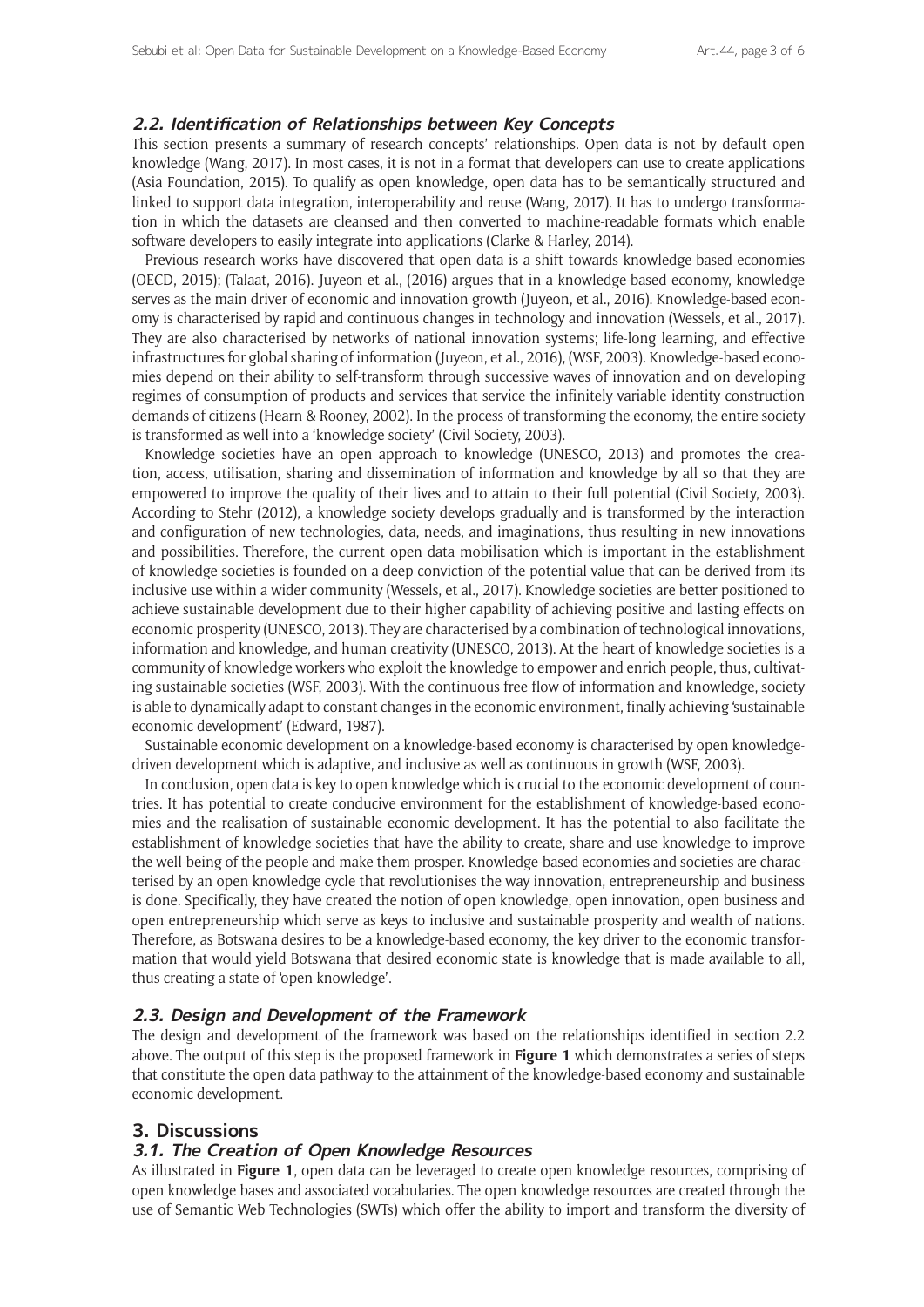

**Figure 1:** Open Data for Sustainable Economic Development (ODSED) Conceptual Framework (Evolution of Open Knowledge adapted from the generic knowledge lifecycle).

data from related but disconnected domains. These data which are in most cases published in static file formats (pdf, spreadsheets, and CSV) have to undergo transformation in which they are converted to a flexible format for publication, connection and interchange on the web, the Resource Description Framework (RDF). RDF data are then stored in RDF triple-stores which can be merged on the basis of relevant vocabularies, into a network of repositories that constitute the 'Public Knowledge Resource Pool'.

## **3.2. The Evolution of Open Knowledge**

The next step involves leveraging the open knowledge resources to create value. This is centred on the public knowledge resource pool and evolves through a lifecycle which comprises of the iterative processes of knowledge creation/re-creation, structuring, sharing, use, and diffusion. This iterative process flow enables a continuous reflection on the value and relevance of open knowledge. Leveraging on open knowledge resources involves the use of vocabularies to aid processing at each lifecycle stage.

*Knowledge Creation/Re-creation*: The public knowledge resource pool enables the creation and re-creation of knowledge. Knowledge creation is the production of knowledge in the form of new ideas, discoveries, products, applications, operations, discoveries, and services (Juyeon, et al., 2016). The public knowledge resource pool enables the integration of relevant datasets to create value, for example, a combination of datasets from the domains of finance, education, tax, security, water, electricity, human resources, health, investor, research, land, technology, transport, registration, and infrastructure gives insights on the Botswana market to potential investors. For knowledge to maintain value and relevance, it has to be updated to factor in current changes reflected in the latest pool of open data. Thus, knowledge re-creation represents the evolution of diffused knowledge (Evans, et al., 2014).

*Open Knowledge Structuring*: After the creation/re-creation of knowledge, it must be organised for easy retrieval and usage. The knowledge may be classified using a specific data structure (vocabulary) for ease of retrieval such as controlled vocabularies, taxonomies, thesauri, and ontologies. There are numerous ways of structuring knowledge, such as indexing, clustering, cataloguing, filtering, and codifying (Sagsan, 2006).

*Open Knowledge Sharing*: Knowledge structuring makes it easy to communicate and share knowledge. For instance ontologies create a common understanding of the data for ease of sharing and interoperability.

*Open Knowledge Use*: Once shared, knowledge can then be used and its value can be realised in efficiency improvement, problem solving, decision making, and innovative thinking activities (Evans, et al., 2014). The knowledge may be embodied into various models, systems and processes for production (Chungoora, n.d.). It may also be encapsulated in a prototype, or for a process made part of organisational procedures (Skyrme, 2011). Vocabularies increase the usability and value adding potential of the data by enabling common data definitions in a given domain and supporting data integration and interoperability.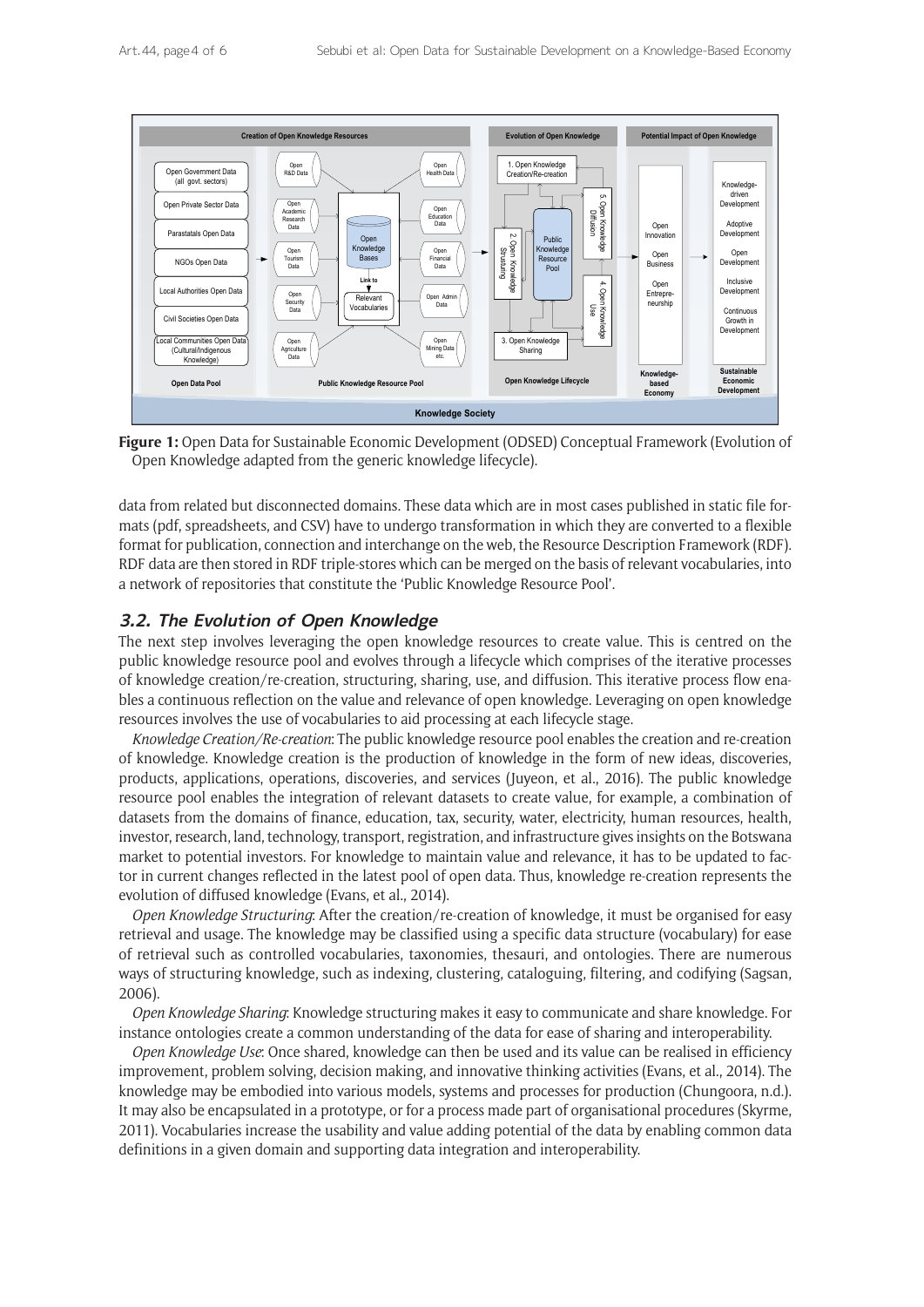*Open Knowledge Diffusion*: The diffusion of knowledge describes the spread of knowledge to the point that it becomes a public asset (Birkinshaw & Sheehan, 2002). That is, the openly shared knowledge is widely understood and spread to its consumers. In a competitive environment, once the market is saturated with a given set of knowledge, there is need to re-create it so as to earn some competitive advantage.

#### **3.3. The Potential Impact of Open Knowledge**

Open knowledge is the main driver of sustainable economic development in a knowledge-based economic environment. An economy dependent on the Knowledge creation/re-creation, sharing, use and diffusion is identified in this model as a 'knowledge-based economy'. A Knowledge-based economy, characterised by a free flow of information, fosters open innovation by enabling the creation of interlinkages to external sources of knowledge, thus enabling the expansion of the innovation output and its impact, and the opening up of new markets which are otherwise inaccessible (Ramos, et al., 2009). Open innovation results in an open market environment that enables openness in both entrepreneurship and businesses operations (Aceel Medium, 2017), all of which are critical to the realisation of sustainable economic development. Sustainable economic development is characterised by knowledge-driven development, adaptive development, open development, inclusive development and continuous growth in development. These knowledge-based transitions and transformations result in the attainment of a knowledge society whose livelihood is entirely depend on the continuous process of knowledge creation, sharing, use and diffusion. That is, the knowledge-based economy is the economic structure of a knowledge society.

#### **4. Conclusions & Recommendations**

The pool of data that is often publicly declared as *open data* has to undergo some transformations and restructuring in order to contribute to the open knowledge bases of a country. The open knowledge bases constitute the public knowledge resource pool thus fostering open knowledge. Open knowledge evolves around the open knowledge lifecycle which comprises of the iterative processes of knowledge creation, structuring, sharing, use and diffusion. Open knowledge serves as a basic component of a knowledge-based economy that enables open innovation, business and entrepreneurship. In turn, a knowledge-based economy founded on open knowledge achieves sustainable economic development which is characterised by knowledge-driven, adoptive, open, and inclusive development that is continuously growing at the same time. The kind of society that relies on open knowledge to achieve and sustain their economic development is identified in this framework as a knowledge society.

This paper concludes that the open data pathway modelled by the framework would assist Botswana and other developing countries in the endeavour to attain to a knowledge-based economy and to achieve sustainable economic development. This necessitates capacity building in numerous dimensions such as the development of relevant skills, infrastructure, systems and policies.

### **Competing Interests**

The authors have no competing interests to declare.

#### **References**

- **Aceel Medium.** 2017. *Open Data in the Knowledge Economy: Measuring the benenefits of open data in Lebanon*. s.l.: s.n.
- **Asia Foundation.** 2015. [Online] Available at: [https://asiafoundation.org/2015/11/04/ogp-global-sum](https://asiafoundation.org/2015/11/04/ogp-global-summit-open-government-open-knowledge/)[mit-open-government-open-knowledge/.](https://asiafoundation.org/2015/11/04/ogp-global-summit-open-government-open-knowledge/)
- **Birkinshaw, J** and **Sheehan, T.** 2002. Managing the Knowledge Life Cycle. *MITSloan Management Review*, October.
- **Chungoora, T.** n.d. [Online] Available at: [https://www.udemy.com/practical-knowledge-modelling/.](https://www.udemy.com/practical-knowledge-modelling/)
- **Civil Society.** 2003. *Shaping Information Societies for Human Needs*. s.l.: s.n.
- **Clarke, M** and **Harley, P.** 2014. How Smart Is Your Content? Using Semantic Enrichment to Improve Your User Experience and Your Bottom Line. *Science Editor*, 37(2): 40–44.
- **Edward, BB.** 1987. The Concept of Sustainable Economic Development. *Environmental Conservation*, 14(2): 101–110. June. DOI: <https://doi.org/10.1017/S0376892900011449>